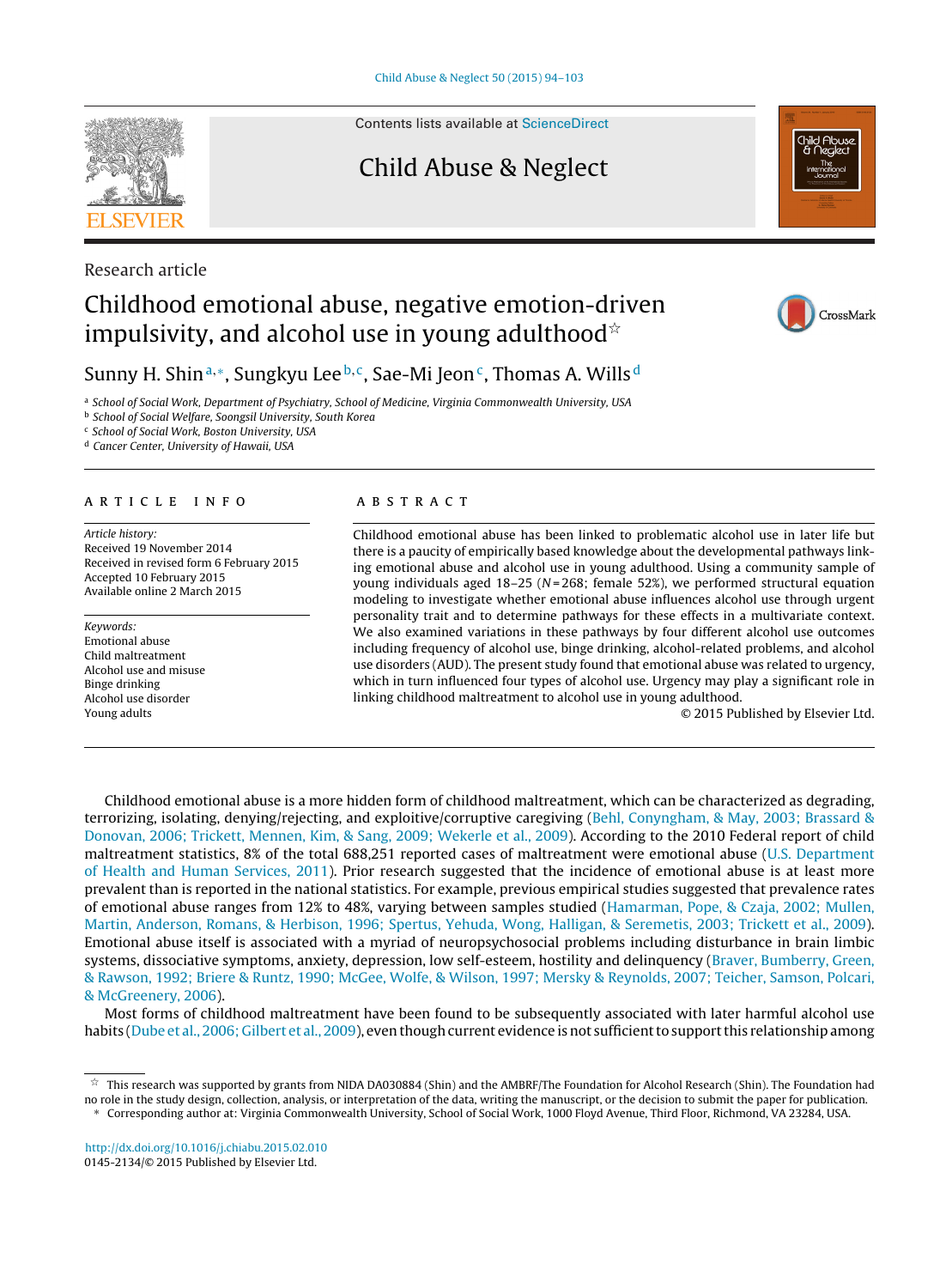adult males who had been victims of childhood maltreatment ([Langeland](#page--1-0) [&](#page--1-0) [Hartgers,](#page--1-0) [1998;](#page--1-0) [Widom](#page--1-0) & [Hiller-Sturmhofel,](#page--1-0) [2001\).](#page--1-0) A few existing studies analyzing the specific effects of emotional abuse on later alcohol use have found that childhood emotional abuse increases an individual's risk for alcohol problems in adulthood [\(Chamberland,](#page--1-0) [Fallon,](#page--1-0) [Black,](#page--1-0) [&](#page--1-0) [Trocme,](#page--1-0) [2011;](#page--1-0) [Moran,](#page--1-0) [Vuchinich,](#page--1-0) [&](#page--1-0) [Hall,](#page--1-0) [2004;](#page--1-0) [Widom](#page--1-0) [&](#page--1-0) [White,](#page--1-0) [1997\).](#page--1-0) In a retrospective study of 8,417 adult health maintenance organization (HMO) members, [Dube](#page--1-0) et [al.](#page--1-0) [\(2006\)](#page--1-0) found that emotional abuse was related to ever drinking alcohol and early onset of alcohol use (≤14 years), after the adjustment for demographics and education. Furthermore, emotional abuse was associated with adolescent drinking frequency in a sample of 2,164 students in the 10th, 11th, and 12th grades, controlling for age, gender, and family configuration [\(Moran](#page--1-0) et [al.,](#page--1-0) [2004\).](#page--1-0) These studies provide insight into the possible significant effects of emotional abuse on alcohol use during young adulthood.

While empirical evidence supporting this relationship is emerging, there is a critical gap in our understanding of the mechanisms that explain the associations between emotional abuse and alcohol use in young adulthood. Common theoretical models proposed to explain why victims of child maltreatment are at increased risk for later hazardous drinking come from developmental psychopathology. At the heart of a developmental psychopathology perspective is an assumption that inappropriate development at one stage has a ripple effect on subsequent development ([Cicchetti](#page--1-0) [&](#page--1-0) [Toth,](#page--1-0) [1995\).](#page--1-0) For example, childhood maltreatment might lead to the development of less adaptive personality traits, which in turn increases an individual's risk for alcohol problems in adulthood. Indeed, a substantial body of literature suggested that experience of childhood maltreatment predicts the development of urgent personality trait [\(Cicchetti](#page--1-0) [&](#page--1-0) [Rogosch,](#page--1-0) [2007;](#page--1-0) [Johnson](#page--1-0) et [al.,](#page--1-0) [2001;](#page--1-0) [Kim,](#page--1-0) [Cicchetti,](#page--1-0) [Rogosch,](#page--1-0) [&](#page--1-0) [Manly,](#page--1-0) [2009;](#page--1-0) [Rogosch](#page--1-0) [&](#page--1-0) [Cicchetti,](#page--1-0) [2004\).](#page--1-0) Alcohol research has also given increasing atten-tion to the role of urgent personality traits for onset and escalation of alcohol use ([Cloninger,](#page--1-0) [Sigvardsson,](#page--1-0) [&](#page--1-0) [Bohman,](#page--1-0) [1988;](#page--1-0) [Lejuez](#page--1-0) et [al.,](#page--1-0) [2010;](#page--1-0) [Sher](#page--1-0) [&](#page--1-0) [Trull,](#page--1-0) [1994\).](#page--1-0) Urgent personality trait, also called urgency, is often defined as the propensity to act on impulses, often under the influence of distress ([Simons,](#page--1-0) [Dvorak,](#page--1-0) [Batien,](#page--1-0) [&](#page--1-0) [Wray,](#page--1-0) [2010;](#page--1-0) [Whiteside](#page--1-0) [&](#page--1-0) [Lynam,](#page--1-0) [2001\).](#page--1-0) Since numerous studies have found that maltreated children were more prone to negative emotionality and showed greater difficulties in dealing with psychological distress than non-maltreated children, urgency might play an important role in linking child maltreatment and later alcohol use [\(Cicchetti](#page--1-0) [&](#page--1-0) [Toth,](#page--1-0) [1995;](#page--1-0) [Kim](#page--1-0) & [Cicchetti,](#page--1-0) [2010;](#page--1-0) [Leslie](#page--1-0) et [al.,](#page--1-0) [2003;](#page--1-0) [Shields,](#page--1-0) [Cicchetti,](#page--1-0) [&](#page--1-0) [Ryan,](#page--1-0) [1994;](#page--1-0) [Trickett,](#page--1-0) [Negriff,](#page--1-0) [Ji,](#page--1-0) & [Peckins,](#page--1-0) [2011\).](#page--1-0) Taken together, these findings suggest that victims of child maltreatment might be more inclined to alcohol problems in young adult due to failure to inhibit behavior under the influence of psychological distress. The present study examined the role of urgent personality trait in linking childhood emotional abuse to alcohol problems in young adulthood.

The developmental literature suggests that exposure to childhood maltreatment interferes with normative personality development [\(Johnson,](#page--1-0) [Cohen,](#page--1-0) [Brown,](#page--1-0) [Smailes,](#page--1-0) [&](#page--1-0) [Bernstein,](#page--1-0) [1999;](#page--1-0) [Rogosch](#page--1-0) [&](#page--1-0) [Cicchetti,](#page--1-0) [2004\).](#page--1-0) Since the nurturing roles and protective function of the child's familial and social environment is critical in personality development, for emotionally abused children who often live in hostile and threatening caretaking environments, many positive personality traits are difficult to develop ([Cohen,](#page--1-0) [Chen,](#page--1-0) [Crawford,](#page--1-0) [Brook,](#page--1-0) [&](#page--1-0) [Gordon,](#page--1-0) [2007;](#page--1-0) [Johnson,](#page--1-0) [Smailes,](#page--1-0) [Cohen,](#page--1-0) [Brown,](#page--1-0) [&](#page--1-0) [Bernstein,](#page--1-0) [2000;](#page--1-0) [Laporte,](#page--1-0) [Paris,](#page--1-0) [Guttman,](#page--1-0) [&](#page--1-0) [Russell,](#page--1-0) [2011\).](#page--1-0) Specifically, in a longitudinal community sample of 793 children, [Johnson](#page--1-0) et [al.](#page--1-0) [\(2001\)](#page--1-0) found that emotional abuse, particularly verbal abuse, is associated with borderline, narcissistic, obsessive–compulsive, and paranoid personality disorders during young adulthood. Further, [Rogosch](#page--1-0) [and](#page--1-0) [Cicchetti](#page--1-0) [\(2004\)](#page--1-0) examined the effects of child maltreatment on the Five-Factor personality dimensions (i.e., extraversion, agreeableness, conscientiousness, neuroticism, and openness to experience). In the three-year longitudinal analysis with a sample of 211 children, maltreated children appeared to have personality traits that might be best described as antagonistic, less trustworthy, and highly urgent. Thus, it is possible that emotionally abused children are susceptible to the development of an urgent personality trait.

Although urgency is one of the least-studied characteristics of impulsive personality ([Whiteside](#page--1-0) [&](#page--1-0) [Lynam,](#page--1-0) [2001\),](#page--1-0) a few studies have revealed an association between elevated levels of urgency and alcohol use during young adulthood [\(Fischer,](#page--1-0) [Anderson,](#page--1-0) [&](#page--1-0) [Smith,](#page--1-0) [2004;](#page--1-0) [Whiteside](#page--1-0) [&](#page--1-0) [Lynam,](#page--1-0) [2009\).](#page--1-0) For example, [Whiteside](#page--1-0) [and](#page--1-0) [Lynam](#page--1-0) [\(2009\)](#page--1-0) have found evidence of binge drinking and alcohol use disorders (AUD) among urgent individuals, while [Fischer](#page--1-0) et [al.](#page--1-0) [\(2004\)](#page--1-0) discovered positive associations between urgency and alcohol-related problems. However, the association between urgency and alcohol use frequency has been mixed [\(Magid](#page--1-0) [&](#page--1-0) [Colder,](#page--1-0) [2007;](#page--1-0) [Miller,](#page--1-0) [Flory,](#page--1-0) [Lynam,](#page--1-0) [&](#page--1-0) [Leukefeld,](#page--1-0) [2003;](#page--1-0) [Shin,](#page--1-0) [Hong,](#page--1-0) [&](#page--1-0) [Jeon,](#page--1-0) [2012\).](#page--1-0) There has been evidence of both no association and a positive association between urgency levels and frequency of alcohol use. In one study investigating a sample of 267 undergraduate students from a large university setting (52% female, ages 18–26), urgency levels were not found to be associated with alcohol use frequency, but were related to alcohol-related problems [\(Magid](#page--1-0) [&](#page--1-0) [Colder,](#page--1-0) [2007\).](#page--1-0) In a study by [Cyders](#page--1-0) et [al.](#page--1-0) [\(2009\)](#page--1-0) investigating a sample of 293 first-year university students (75% female, average age 18.2 years), an association was found between urgency and drinking frequency, quantity, and alcoholrelated problems ([Cyders,](#page--1-0) [Flory,](#page--1-0) [Rainer,](#page--1-0) [&](#page--1-0) [Smith,](#page--1-0) [2009\).](#page--1-0) Inconsistent findings regarding the relation between urgency and alcohol use behaviors may be due to the fact that urgency relates to only certain stages of alcohol use or severe drinking behaviors (e.g., binge drinking). For this reason, examination of the pathways among emotional abuse, urgency and alcohol use needs to consider the heterogeneity of alcohol use behaviors including frequency of alcohol use, alcohol-related problems, binge drinking, and AUD.

Emotional abuse often occurs in conjunction with other forms of maltreatment. For example, a large majority (62–95%) of children who had been neglected and physically abused were also found to have experienced emotional abuse [\(Braver](#page--1-0) et [al.,](#page--1-0) [1992;](#page--1-0) [Claussen](#page--1-0) [&](#page--1-0) [Crittenden,](#page--1-0) [1991;](#page--1-0) [Higgins](#page--1-0) [&](#page--1-0) [McCabe,](#page--1-0) [2001;](#page--1-0) [Trickett](#page--1-0) et [al.,](#page--1-0) [2009\).](#page--1-0) Since risk factors are likely to cluster in the same individuals [\(Masten](#page--1-0) [&](#page--1-0) [Coatsworth,](#page--1-0) [1998\),](#page--1-0) accounting for other forms of maltreatment experienced by a child may help researchers address the unique contribution of emotional abuse on alcohol use. The presentstudy controlled for